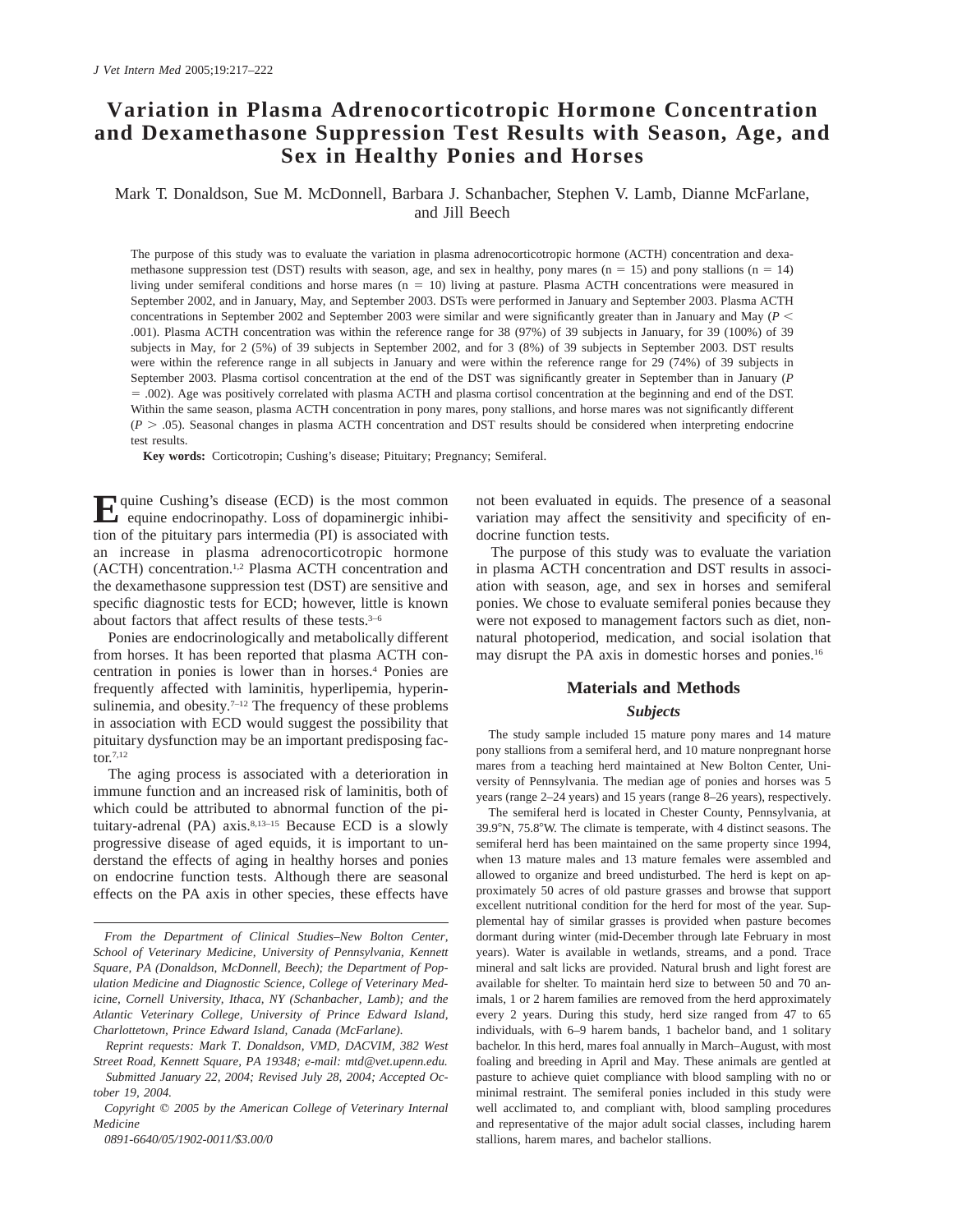The horse mares were not part of the semiferal herd. They were maintained in groups at pasture with access to run-in sheds and were supplemented with hay in the winter months. These were Thoroughbred, Standardbred, and warmblood mares retired from training or competition. This herd is subjected to a photoperiod of 16 hours of light per day beginning in December with artificial lighting in their sheds in the evening to advance the onset of ovarian cycling in spring. They were all nonpregnant, and none was on treatment during the study. All horses were accustomed to venipuncture. Animal management and sampling procedures were preapproved by the University of Pennsylvania Institutional Animal Care and Use Committee.

### *Sampling*

Plasma ACTH concentration was measured in September 2002, and January, May, and September 2003. DSTs were performed in January and September 2003. All pony mares were pregnant when tested in September 2002, January 2003, and September 2003. In May 2003, 6 of 15 pony mares were pregnant; the remaining pony mares had recently foaled and were nursing a foal. None of the horse mares were pregnant during the study. None of the subjects had clinical signs of ECD and all had a DST result within the reference range in January 2003.

For hormone assay, blood was collected from the jugular vein into evacuated polyethylene terephthalate vials containing ethylenediaminetetraacetic acid for ACTH assay and heparin for cortisol assay. Vials were placed on ice. Plasma was separated within 2 hours of collection and stored in polypropylene tubes at  $-80^{\circ}$ C for ACTH and  $-20^{\circ}$ C for cortisol until assayed. All hormone assays were performed at the New York State Animal Diagnostic Laboratory. Plasma cortisol and ACTH concentration were determined by chemiluminescent immunoassay previously validated for horses.<sup>a,5,17</sup> Overnight DSTs were performed by measuring plasma cortisol concentration before and 19 hours after administering dexamethasone at 40  $\mu$ g/kg IM.<sup>6</sup> Dexamethasone was administered between 1400 and 1800 hours. The dose of dexamethasone was calculated after body weight was estimated by girth circumference. Plasma cortisol concentrations  $> 1.0 \mu g/dL$ , 19 hours after administration of dexamethasone, were considered abnormal. The lower limit of detection of the cortisol assay was  $0.05 \mu g$ / dL. All assays were performed within 1 month of collection.

### *Statistical Analysis*

The Shapiro-Wilk test revealed that plasma ACTH concentration was not normally distributed. Plasma ACTH concentration of all subjects was compared at each season with the Friedman nonparametric repeated measures test and the Dunn multiple comparisons post-test.18 The Wilcoxon signed ranks test was used to compare plasma cortisol concentration in January and September. Subsequent comparison was performed on data within each season because a seasonal variation in plasma ACTH was detected. Plasma ACTH concentration in pony mares, pony stallions, and nonpregnant horse mares was compared by using the Kruskal-Wallis analysis of variance and the Dunn multiple comparisons post test to determine if sex or breed were associated with variation in plasma ACTH concentration. To evaluate the association between age and variation in the PA axis, data from horses and ponies were combined. The Spearman correlation was used to evaluate the association between age and cortisol concentration at the beginning and end of the DST and the association between age and plasma ACTH concentration. The Mann-Whitney *U*-test was used to compare the ages of equids with DST results within and above the reference range. Statistical calculations were performed by using commercially available software.<sup>b,c</sup> For all tests,  $P < .05$  was considered significant.

## **Results**

#### *Season*

Plasma ACTH concentrations in September 2002 and September 2003 were similar and were significantly greater



**Fig 1.** Seasonal variation in plasma adrenocorticotropic hormone (ACTH) concentration in healthy horses and ponies. Plasma ACTH concentration in September was significantly greater than in January and May  $(P < .001)$ . The horizontal dashed line represents the upper limit of the previously established reference range for plasma ACTH concentration in horses and ponies.

than in January and May  $(P < .001; Fig 1)$ . Plasma ACTH concentration was within the reference range for 38 (97%) of 39 subjects in January, for 39 (100%) of 39 subjects in May 2003, for 2 (5%) of 39 subjects in September 2002, and for 3 (8%) of 39 subjects in September 2003 (Table 1).

DST results were within the reference range in January for all subjects and were within the reference range for 29 (74%) of 39 subjects in September 2003 (Table 1). Plasma cortisol concentration at the end of the DST was significantly greater in September than January ( $P < .001$ ; Table 1). Plasma cortisol concentration at the beginning of the DST in January was not significantly different than in September  $(P = .96)$ .

### *Age*

Age and ACTH concentration were positively correlated in January ( $r = 0.35$ , 95% confidence interval [CI] 0.03– 0.60,  $P = .03$ ), September 2002 ( $r = 0.43, 95\%$  CI 0.12– 0.66,  $P = .007$ ; Fig 2), and September 2003 ( $r = 0.35$ , 95% CI 0.03–0.61,  $P = .03$ ), but not in May ( $P = .15$ ).

In January, age and plasma cortisol concentration were positively correlated at the end of the DST  $(r = 0.42, 95\%)$ CI 0.11–0.65,  $P = .008$ ; Fig 3), but not at the beginning of the DST ( $r = 0.30$ , 95% CI -0.02-0.57,  $P = .06$ ). In September, age and plasma cortisol concentration were positively correlated at the beginning  $(r = 0.32, 95\% \text{ CI } 0.01-$ 0.58,  $P = .05$ ) and at the end of the DST ( $r = 0.43, 95\%$ ) CI 0.12–0.66,  $P = .006$ ).

Equids with DST results above the reference range were significantly older than equids with DST results within the reference range (16 years, range 2–25 years, versus 5 years, range 2–22 years;  $P = .002$ ).

#### *Sex and Breed*

Within season, plasma ACTH concentrations of pony mares, pony stallions, and horse mares were not significantly different ( $P > .05$ ).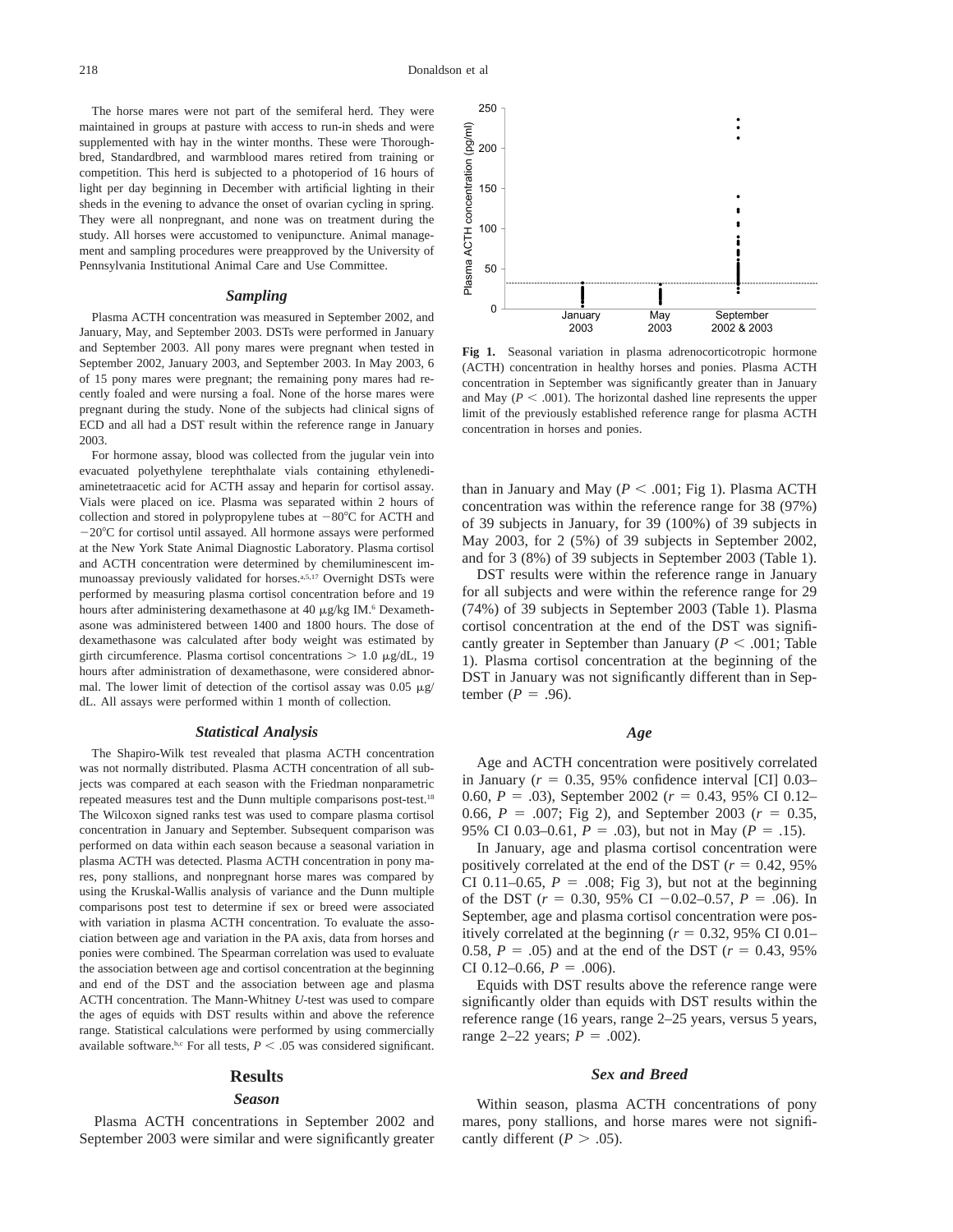|                                                                                                                              | Refer-<br>ence<br>Range | January 2003            |                                         | May 2003        |                                         | September 2002           |                          | September 2003           |                          |
|------------------------------------------------------------------------------------------------------------------------------|-------------------------|-------------------------|-----------------------------------------|-----------------|-----------------------------------------|--------------------------|--------------------------|--------------------------|--------------------------|
|                                                                                                                              |                         | Horses                  | Ponies                                  | <b>Horses</b>   | Ponies                                  | <b>Horses</b>            | Ponies                   | Horses                   | Ponies                   |
| Median (range) plasma<br><b>ACTH</b> concentration<br>(pg/mL)                                                                | $9 - 35$                | 17.1<br>$(13.4 - 32.4)$ | 17.0<br>$(8.1 - 36.9)$                  | 16.1            | 19.0<br>$(13.1 - 22.2)$ $(12.0 - 33.1)$ | 60.5<br>$(25.6 - 140.0)$ | 52.3<br>$(34.9 - 479.0)$ | 49.5<br>$(20.5 - 236.0)$ | 52.1<br>$(30.6 - 192.0)$ |
| Animals with plasma<br><b>ACTH</b> concentration<br>within the reference<br>range                                            |                         | 100%<br>(10/10)         | 97%<br>(28/29)                          | 100%<br>(10/10) | 100%<br>(29/29)                         | 10%<br>(1/10)            | 3%<br>(1/29)             | 20%<br>(2/10)            | 3%<br>(1/29)             |
| Animals with plasma<br>cortisol concentration<br>$< 1.0 \mu g/dL$ , 19<br>hours after dexa-<br>methasone adminis-<br>tration |                         | 100%<br>(10/10)         | 100%<br>(29/29)                         | ND              | ND                                      | ND                       | ND                       | 60%<br>(6/10)            | 79%<br>(23/29)           |
| Median (range) plasma $2-6$<br>cortisol concentration<br>at the beginning of<br>the DST $(\mu g/dL)$                         |                         | 3.60                    | 3.07<br>$(1.94 - 7.16)$ $(1.88 - 5.49)$ | ND              | <b>ND</b>                               | ND                       | ND                       | 4.34<br>$(2.99 - 7.15)$  | 3.24<br>$(2.16 - 5.94)$  |
| Median (range) plasma<br>cortisol concentration<br>at the end of the<br>$DST$ ( $\mu$ g/dL)                                  | < 1.0                   | 0.15<br>$(0.05 - 0.78)$ | 0.12<br>$(0.05 - 0.60)$                 | ND              | ND                                      | ND                       | ND                       | 0.78<br>$(0.07 - 2.31)$  | 0.34<br>$(0.05 - 3.09)$  |

**Table 1.** Seasonal variation in plasma adrenocorticotropic hormone (ACTH) concentration and dexamethasone suppression test (DST) results in healthy horses and ponies.<sup>a</sup>

ND, not determined.

<sup>a</sup> Plasma ACTH concentrations in September 2002 and September 2003 were significantly greater than in January and May ( $P < .001$ ). Plasma cortisol concentration at the end of the DST was significantly greater in September than in January ( $P = .001$ ).

# **Discussion**

### *Season*

Seasonal differences in plasma ACTH concentrations and DST results were the major findings of the present study. A seasonal change in the PA axis has implications for endocrine diagnostic testing. One study suggested that the repeatability of the DST in horses with clinical signs of ECD was poor.<sup>d</sup> This may be explained by the present study because there is seasonal variation in DST results in horses and ponies.

Seasonal variation in plasma ACTH concentration and



**Fig 2.** Correlation between subject age and plasma adrenocorticotropic hormone (ACTH) concentration in healthy horses and ponies. Subject age and ACTH concentration were positively correlated in September 2002 (Spearman  $r = 0.43$ , 95% confidence interval 0.12–0.66,  $P = .007$ ).

sensitivity of the PA axis to dexamethasone in horses and ponies has not been reported. In the present study, plasma ACTH concentration and cortisol concentration at the end of the DST were highest in September. A seasonal effect on the PA axis is present in other species. In the Soay ram, plasma ACTH concentration and beta-endorphin concentration increase in summer and autumn, respectively. Furthermore, a seasonal variation in the ACTH response to corticotropin-releasing hormone (CRH) occurs in the Soay ram with the greatest response in the fall.<sup>19</sup> In squirrels, serum

![](_page_2_Figure_12.jpeg)

**Fig 3.** Correlation between subject age and plasma cortisol concentration at the end of the dexamethasone suppression test in healthy horses and ponies. Subject age and plasma cortisol concentration at the end of the dexamethasone suppression test were positively correlated in January (Spearman  $r = 0.42$ , 95% confidence interval  $0.11-$ 0.65,  $P = .008$ ).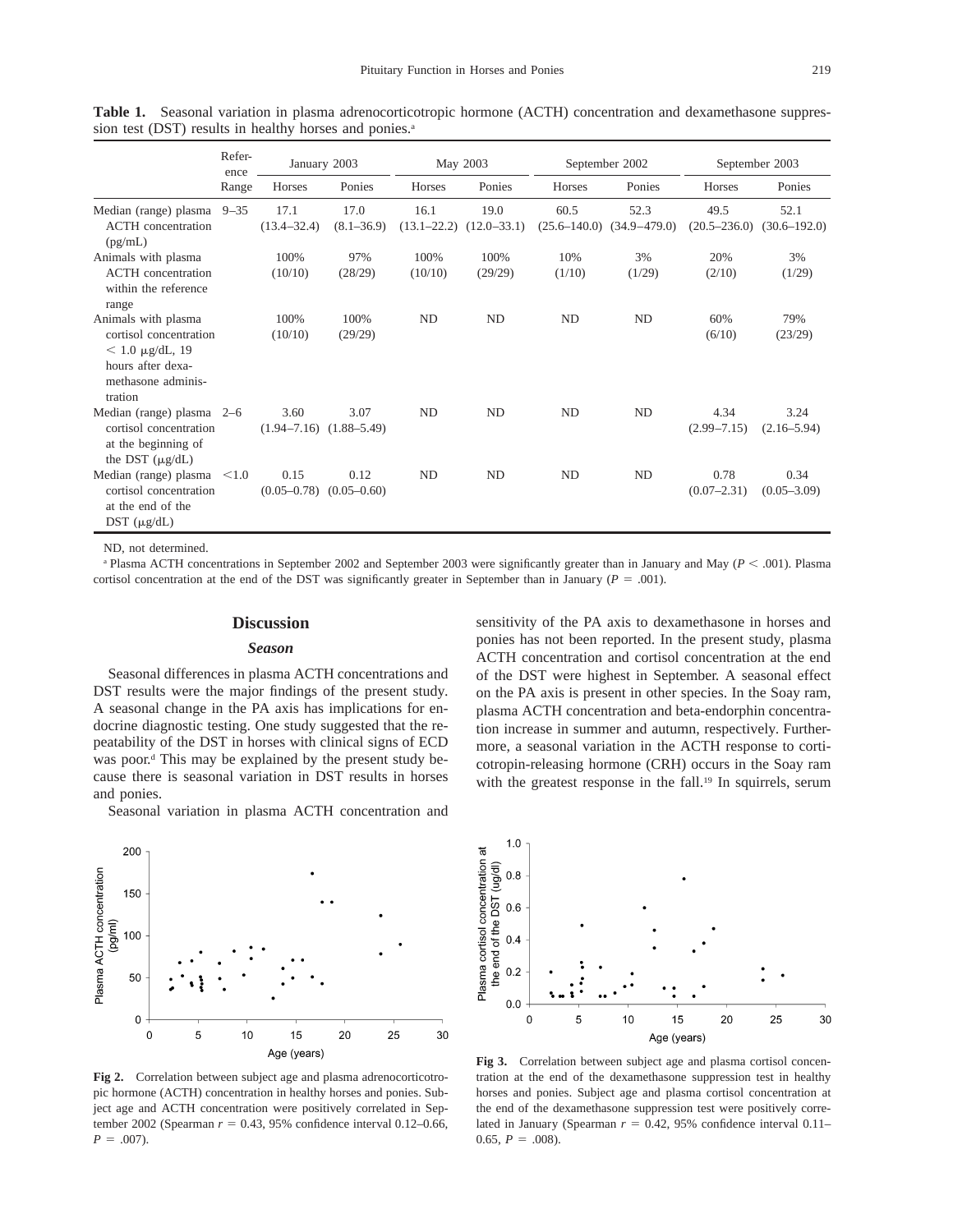cortisol levels peak in August in association with an increase in body mass before hibernation.20

It is unclear whether the seasonal increase in plasma ACTH concentration and decrease in sensitivity of the PA axis to dexamethasone are responsible for the increased risk of chronic laminitis in horses and ponies in the autumn.13,21 Corticosteroids have been associated with laminitis, possibly by their ability to alter vascular tone and glucose metabolism.22–24 The pathogenesis of laminitis is complex and the onset of laminitis and changes in the PA axis could occur simultaneously because of another event such as a change in diet or photoperiod.

The reason for an increase in plasma ACTH concentration and decrease in sensitivity of the PA axis to dexamethasone in autumn is unclear. It would be evolutionarily adaptive for equids to alter their metabolism in preparation for a decrease in availability of forage during winter. Seasonal change in lipid metabolism in horses and ponies has been studied. Nonesterified fatty acid concentration increases during cold months (December–March) in ponies. In Morgan and Thoroughbred horses, triglyceride concentration decreases during cold months.25 Seasonal changes in the PA axis may have been related to changes in reproductive function because all horses and ponies in the present study were sexually intact. However, plasma ACTH concentration and DST results in stallions and mares were not different. Unfortunately, the present study did not include geldings.

Because horses and ponies were maintained primarily at pasture during most of the year, seasonal changes in pasture quality may have influenced the results. Carbohydrate content of pasture increases greatly during the autumn and moderately in the spring in the mid-Atlantic United States.26 Seasonal increase in ergot alkaloid content of endophyteinfected fescue grass also occurs in the autumn.27 However, one would expect that ergot alkaloids would cause a decrease in activity of the PA axis rather than an increase in activity.

Evaluation of the PA axis at shorter intervals would have better described the extent and frequency of changes. The results of the present study do not allow one to determine the duration of the autumn increase in plasma ACTH concentration and the decrease in sensitivity of the PA axis to dexamethasone. Furthermore, peaks in PA activity may have been undetected.

### *Age*

The positive correlation between age and plasma cortisol concentration at the beginning and end of the DST suggests that the sensitivity of the PA axis to dexamethasone decreases with age in horses and ponies. This is consistent with similar studies in rhesus monkeys,<sup>28</sup> dogs,<sup>29</sup> and rats.<sup>30</sup> Serum cortisol concentration 19 hours after dexamethasone treatment was higher in aged rhesus monkeys when compared to young controls.28 Aged dogs have higher resting plasma ACTH and cortisol concentration but no difference in the PA axis sensitivity to dexamethasone. Aged dogs also have higher peak plasma ACTH and cortisol responses to CRH.29 Aged rats are more resistant to dexamethasone suppression of circulating corticosterone than are young rats.

Furthermore, aged rats have a greater ACTH response to CRH than do young rats.30

The decrease in sensitivity of the PA axis that occurs during aging in horses and ponies is consistent with the pathogenesis of ECD. One hypothesis on both aging and development of ECD is exposure to oxidative stress. The presence of oxidative stress in the PI of horses was investigated by using antibodies against a product of oxidative stress, 3-nitrotyrosine (3NT). A progressive increase in 3NT-positive cells was demonstrated when young horses were compared to healthy aged horses and horses with  $ECD$ .<sup>e</sup> Although it may be common for aged horses to experience loss of PI function, it should not be considered normal. In the present study, age-related changes in PA sensitivity to dexamethasone support the concept that the diagnosis of ECD is not a ''yes'' or ''no'' diagnosis. ECD may be a slow loss of PI function, which may frequently accompany the aging process.

The decrease in sensitivity of the PA axis that occurs during aging in horses is also consistent with the increased risk of chronic laminitis in older horses. Three epidemiological studies on laminitis have reported that chronic laminitis is more common in older horses; unfortunately, the etiology was not investigated.8,13,15 In a survey of geriatric horses, those with ECD were significantly more likely to have a history of laminitis.<sup>31</sup> It is possible that subclinical pituitary dysfunction is more common than previously recognized and may be part of the pathogenesis of laminitis in older horses.

Age-related changes in the PA axis might also explain the decrease in immune function in aged horses. Aged horses have lower lymphocyte concentrations and lower in vitro lymphoproliferative response to mitogens, which are consistent with an increased exposure to corticosteroids.14,32 However, aged horses have a greater CD4: CD8 ratio, which is consistent with an inflammatory rather than immunosuppressive process.33

# *Sex*

Significant sex-associated differences in test results were not detected. During the last week of gestation, plasma cortisol concentration in pregnant mares is significantly higher than in nonpregnant mares.<sup>34</sup> CRH is made by the placenta of many species, including sheep, and increases during late gestation; however, this does not appear to occur in horses.35,36 It would appear that if there is a difference between plasma ACTH concentrations in pregnant and nonpregnant horses and ponies, it is small.

# *Horses and Ponies*

Although it has been reported<sup>4</sup> that ponies have lower plasma ACTH concentration than horses, a difference was not detected in the present study. There are several possibilities for this discrepancy. First, we compared pregnant pony mares and pony stallions to nonpregnant horse mares. It is possible that the previous study compared horse and pony geldings. The PA axis may be different in geldings. Previous studies may have tested horses in the autumn and tested ponies at another time of year. This would reveal an apparent difference in plasma ACTH concentration between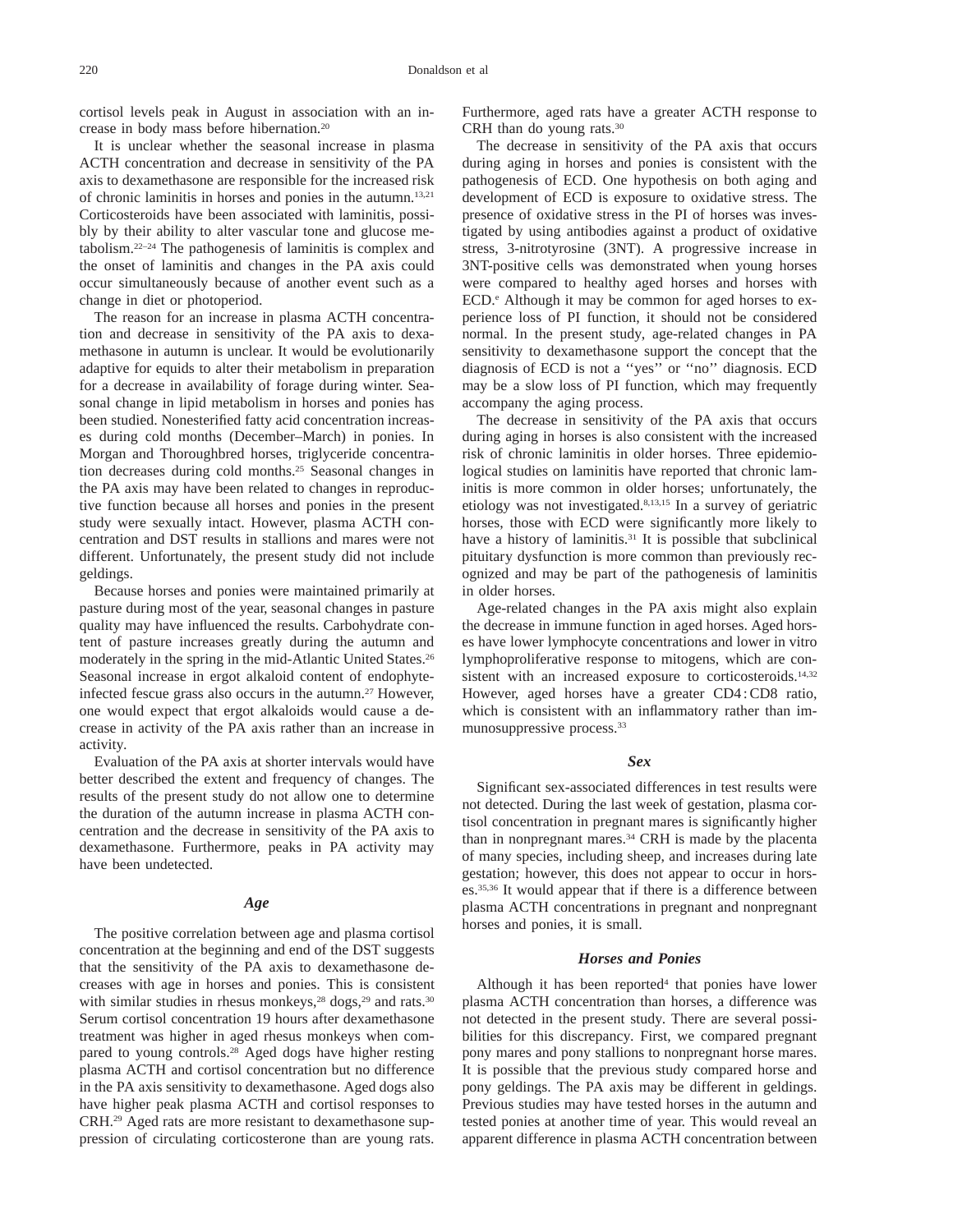ponies and horses. Evaluation of the original data from a previous study4 revealed that plasma ACTH concentrations in horses and ponies in the autumn were greater than in winter, spring, or summer (Couetil, personal communication).

In summary, plasma ACTH concentration was markedly higher in September than in January and May. Clinically important seasonal differences in DST results were present. The positive correlations between age and plasma ACTH concentration and plasma cortisol concentration suggests deterioration in PA function with age. Plasma ACTH concentrations and DST results were similar in pony stallions, pony mares, and nonpregnant horses. Seasonal changes in plasma ACTH concentration and DST results should be considered when interpreting test results.

### **Footnotes**

- <sup>a</sup> Immulite ACTH, DPC-Cirrus, Los Angeles, CA
- <sup>b</sup> InStat version 2.0, GraphPad Software, San Diego, CA
- <sup>c</sup> Stata Statistical Software: Release 8.0, Stata Corporation, College Station, TX
- <sup>d</sup> Miesner TJ, Beard LA, Schmall SM, et al. Results of overnight dexamethasone suppression test repeated over time in horses suspected of having equine Cushing's disease. J Vet Intern Med 2003;17:420 [abstract].
- <sup>e</sup> McFarlane D, Saleh T, Donaldson MT, et al. Oxidative stress and dopaminergic neurodegeneration in equine Cushing's disease. J Vet Intern Med 2003;17:419 [abstract].

# **Acknowledgments**

Elkanah Grogan assisted with animal care, sample collection, sample processing, and data entry. Sue Lindborg assisted with sample handling. This is a Dorothy Russell Havemeyer Foundation project. Hormone assays were provided by the New York State Animal Health Diagnostic Laboratory at Cornell University.

### **References**

1. Millington WR, Dybdal NO, Dawson R Jr, et al. Equine Cushing's disease: Differential regulation of beta-endorphin processing in tumors of the intermediate pituitary. Endocrinology 1988;123:1598– 1604.

2. Orth DN, Holscher MA, Wilson MG, et al. Equine Cushing's disease: Plasma immunoreactive proopiolipomelanocortin peptide and cortisol levels basally and in response to diagnostic tests. Endocrinology 1982;110:1430–1441.

3. van der Kolk JH, Wensing T, Kalsbeek HC, et al. Laboratory diagnosis of equine pituitary pars intermedia adenoma. Domest Anim Endocrinol 1995;12:35–39.

4. Couetil L, Paradis MR, Knoll J. Plasma adrenocorticotropin concentration in healthy horses and in horses with clinical signs of hyperadrenocorticism. J Vet Intern Med 1996;10:1–6.

5. Perkins G, Lamb S, Erb H, et al. Plasma adrenocorticotropin (ACTH) concentrations and clinical response in horses treated for equine Cushing's disease with cyproheptadine or pergolide. Equine Vet J 2002;34:679–685.

6. Dybdal NO, Hargreaves KM, Madigan JE, et al. Diagnostic testing for pituitary pars intermedia dysfunction in horses. J Am Vet Med Assoc 1994;204:627–632.

7. Donaldson MT, LaMonte BH, Morresey P, et al. Treatment with

pergolide or cyproheptadine of pituitary pars intermedia dysfunction (equine Cushing's disease). J Vet Intern Med 2002;16:742–746.

8. Alford P, Geller S, Richardson B, et al. A multicenter, matched case-control study of risk factors for equine laminitis. Prev Vet Med 2001;49:209–222.

9. Freestone JF, Shoemaker K, Bessin R, et al. Insulin and glucose response following oral glucose administration in well-conditioned ponies. Equine Vet J Suppl 1992:13–17.

10. Freestone JF, Beadle R, Shoemaker K, et al. Improved insulin sensitivity in hyperinsulinaemic ponies through physical conditioning and controlled feed intake. Equine Vet J 1992;24:187–190.

11. Jeffcott LB, Field JR, McLean JG, et al. Glucose tolerance and insulin sensitivity in ponies and Standardbred horses. Equine Vet J 1986;18:97–101.

12. van der Kolk JH, Wensing T. Urinary concentration of corticoids in ponies with hyperlipoproteinaemia or hyperadrenocorticism. Vet Q 2000;22:55–57.

13. Polzer J, Slater MR. Age, breed, sex and seasonality as risk factors for equine laminitis. Prev Vet Med 1997;29:179–184.

14. Horohov DW, Kydd JH, Hannant D. The effect of aging on T cell responses in the horse. Dev Comp Immunol 2002;26:121–128.

15. Slater MR, Hood DM, Carter GK. Descriptive epidemiological study of equine laminitis. Equine Vet J 1995;27:364–367.

16. Irvine CH, Alexander SL. Factors affecting the circadian rhythm in plasma cortisol concentrations in the horse. Domest Anim Endocrinol 1994;11:227–238.

17. Singh AK, Jiang Y, White T, et al. Validation of nonradioactive chemiluminescent immunoassay methods for the analysis of thyroxine and cortisol in blood samples obtained from dogs, cats, and horses. J Vet Diagn Invest 1997;9:261–268.

18. Pett MA. Nonparametric Statistics for Health Care Research: Statistics for Small Samples and Unusual Distributions. Thousand Oaks, CA: Sage Publications; 1997:143–144.

19. Ssewannyana E, Lincoln GA, Linton EA, et al. Regulation of the seasonal cycle of beta-endorphin and ACTH secretion into the peripheral blood of rams. J Endocrinol 1990;124:443–454.

20. Boswell T, Woods SC, Kenagy GJ. Seasonal changes in body mass, insulin, and glucocorticoids of free-living golden-mantled ground squirrels. Gen Comp Endocrinol 1994;96:339–346.

21. Rohrbach BW, Green EM, Oliver JW, et al. Aggregate risk study of exposure to endophyte-infected (*Acremonium coenophialum*) tall fescue as a risk factor for laminitis in horses. Am J Vet Res 1995; 56:22–26.

22. Eyre P, Elmes PJ, Strickland S. Corticosteroid-potentiated vascular responses of the equine digit: A possible pharmacologic basis for laminitis. Am J Vet Res 1979;40:135–138.

23. Pass MA, Pollitt S, Pollitt CC. Decreased glucose metabolism causes separation of hoof lamellae in vitro: A trigger for laminitis? Equine Vet J Suppl 1998:133–138.

24. French K, Pollitt CC, Pass MA. Pharmacokinetics and metabolic effects of triamcinolone acetonide and their possible relationships to glucocorticoid-induced laminitis in horses. J Vet Pharmacol Ther 2000;23:287–292.

25. Robie SM, Janson CH, Smith SC, et al. Equine serum lipids: Serum lipids and glucose in Morgan and Thoroughbred horses and Shetland Ponies. Am J Vet Res 1975;36:1705–1708.

26. Hoffman RM, Wilson JA, Kronfeld DS. Hydrolyzable carbohydrates in pasture, hay, and horse feeds: Direct assay and seasonal variation. J Anim Sci 2001;79:500–506.

27. Rottinghaus GE, Garner GB, Cornell CN. HPLC method for quantitating ergovaline in endophyte-infected tall fescue: Seasonal variation or ergovaline levels in stems with leaf sheaths, leaf blades, and seed heads. J Agric Food Chem 1991;39:112–115.

28. Gust DA, Wilson ME, Stocker T, et al. Activity of the hypothalamic-pituitary-adrenal axis is altered by aging and exposure to social stress in female rhesus monkeys. J Clin Endocrinol Metab 2000; 85:2556–2563.